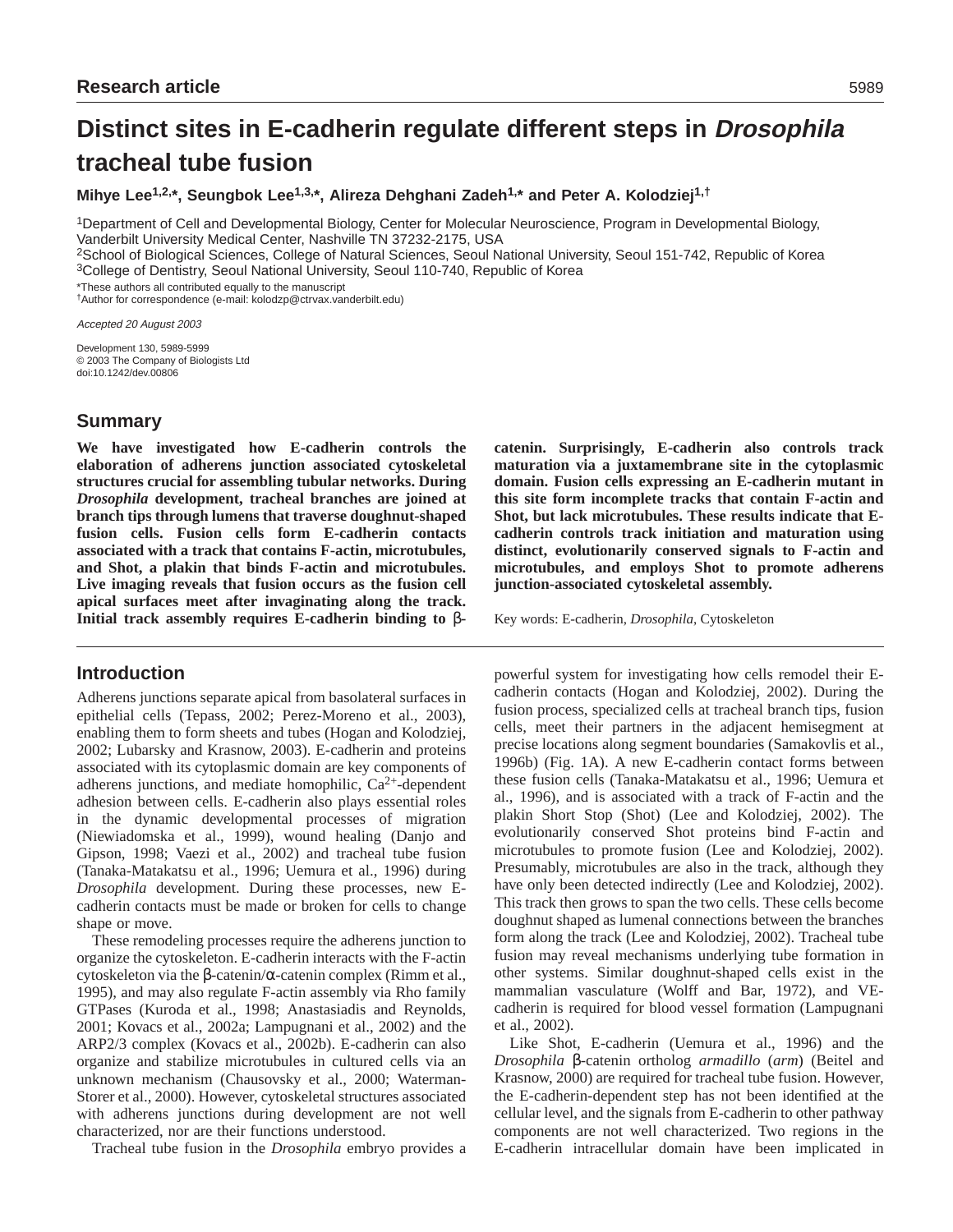adhesion and other cadherin functions, such as migration. A juxtamembrane region binds to p120 (Reynolds et al., 1994; Yap et al., 1998), a substrate of the Src tyrosine kinase (Mariner et al., 2001), and the C-terminal region of the tail binds to  $β$ catenin (Aberle et al., 1994; Jou et al., 1995). In cell culture and genetic assays, the β-catenin binding site appears essential for adhesion (Ozawa et al., 1990; Ozawa and Kemler, 1998; Yap et al., 1998). Recently, the single *Drosophila* gene encoding a p120 family member has been shown to be nonessential (Myster et al., 2003), though it modulates Ecadherin function. Moreover, a mutation in *Drosophila* Ecadherin that disrupts p120 binding does not detectably affect E-cadherin activity in cell adhesion and migration (Pacquelet et al., 2003).

We have further investigated how E-cadherin and Shot regulate track development during tracheal tube fusion. The formation of a Shot-containing track and its subsequent maturation are obligate intermediate steps in fusion. Surprisingly, E-cadherin controls both of these steps using distinct sites in its cytoplasmic domain. E-cadherin binding of β-catenin is required for fusion track formation. The juxtamembrane site, previously thought to be dispensable in *Drosophila*, controls track maturation. When expressed in wild-type tracheal cells, an E-cadherin bearing a mutation in this site causes fusion tracks to form that contain F-actin and Shot, but lack detectable microtubules. Fusion involves direct interactions between Shot and microtubules (Lee and Kolodziej, 2002). We propose that distinct sites in the Ecadherin cytoplasmic domain mediate the initial assembly of F-actin and recruitment of Shot to the fusion track, and subsequent microtubule-dependent track maturation.

# **Materials and methods**

### **Fly strains**

E-cadherin mutants *shg2* and *shgIH* were obtained from U. Tepass and T. Uemura. In null *armYD35; P[armS14-C]* mutant embryos, a mutant *armadillo* gene rescues β-catenin wingless signaling functions, but not E-cadherin association (Orsulic and Peifer, 1996). Transgenic flies expressing *E-cadherin* cDNAs were obtained by standard methods (Robertson et al., 1988). The *btl-GAL4* enhancer trap drives transgene expression in all tracheal cells (Samakovlis et al., 1996a). Track formation was visualized in *UAS-Shot L(A)-GFP; btl-GAL4 shg2/shgIH* mutant embryos. Fusion was filmed in *UAS-Shot L(A)- GFP; btl-GAL4* wild-type embryos or in *UAS-Shot L(A)-GFP; UAS-AAA-JXT /btl-GAL4* (*AAA-JXT*) mutant embryos.

#### **Molecular biology**

Using the Quikchange Multi kit (Stratagene), mutations were introduced into a full-length E-cadherin cDNA (Accession Number D28749) from T. Uemura (Kyoto University), that changed residues 1607-1609 to alanines (*AAA-JXT*) or deleted residues 1672-1696 (∆ *arm*). Wild-type and mutant cDNAs were cloned into the *Eco*RI/*Not*I sites of pUASt, a P-element containing GAL4 expression vector (Brand and Perrimon, 1993).

#### **Monoclonal production**

A DNA fragment encoding residues 1454-1909 amplified from the Shot L(A) cDNA (Accession Number CAA09869), subcloned into pGEX6P1 (Amersham) was used to produce GST fusion protein for immunization. Mouse hybridomas (Vanderbilt Hybridoma Facility) were screened in pools of 10 for immunoreactivity with fly embryos and mAb Rod1 isolated by limiting dilution of a reactive pool.

#### **Immunohistochemistry**

Fusion tracks were scored in fillets using confocal microscopy. Fillets were staged using gut morphology prior to dissection and neuronal morphology after dissection. Scored embryos had well formed commissural and some longitudinal CNS axon tracts, and fusion cells had made contact by membrane-GFP staining. To visualize microtubules, wild-type *btl-GAL4 UAS-GAP43-GFP* or mutant *btl-GAL4 UAS-GAP43-GFP/+; UAS-E-cad-AAA-JXT* embryos were filleted in a silicone gel well on a glass slide and quickly fixed by exposure to 90% methanol, 5 mM sodium bicarbonate pH 9, 3% formaldehyde chilled to –70°C for 10 minutes (Rogers et al., 2002). The fillets were carefully rehydrated in PBS/0.1% Triton containing 0.2% BSA (bovine serum albumin). Otherwise, fillets were fixed in 4% formaldehyde in Ringer's solution at room temperature for 20 minutes and processed as described (Lee and Kolodziej, 2002). Schneider S2 cells were transfected with CellFECTIN (Invitrogen). pRmHA3-p120 was used to express p120 (Pacquelet et al., 2003), and pActin-GAL4 and pUASt-AAA-JXT-E-cadherin were used to express AAA-JXT E-cadherin.

Primary antibodies were: rabbit anti-EB1 (Rogers et al., 2002) (1:500), rabbit anti-CLIP190 (Lantz and Miller, 1998) (1:1000), rabbit anti-β-galactosidase (Sigma), rat anti-tubulin (Serotec), rat mAb anticadherin (1:5) (Oda et al., 1994), mouse mAb anti-Shot mAbRod1 (1:10), mouse mAb 2A12 (1:10), and mouse mAb 12CA5 (antihemagglutinen (HA) epitope tag, 1:200). Images were acquired on a Zeiss LSM 510 confocal microscope using filter sets and excitation frequencies specific for FITC, Cy3 or Cy5. Live images were acquired from dechorionated, late stage 12 embryos expressing *Shot L(A)-GFP (UAS-Shot-L(A)-GFP/+; btl-GAL4/+)* (Lee and Kolodziej, 2002) mounted laterally on a Matek coverslip/culture dish and covered with modified insect saline solution (Kim et al., 2002) containing 2% methylcellulose (Sigma). Argon laser power was set at an average of 10% (adjusted progressively downward to avoid saturating signal); a pinhole yielding 0.5 µm slices was used with a GFP filter set. Fluorescence signals were acquired in the linear range, and optimized for signal to noise by manually adjusting computer generated levels. To compensate for embryo movement or curvature, images were composited manually from serial sections using Adobe Photoshop 6.0 (Adobe Systems), and compared to 3D reconstructions made with Metamorph (Universal Imaging). A median filter was applied to remove noise.

E-cadherin was extracted for western blotting from embryos quick frozen on dry ice, and ground with a pestle in 1% NP40 extraction buffer (McNeill et al., 1993). Samples adjusted for equal amounts of protein were transferred to Immobilon-P (Millipore), western blotted and probed with rat anti-E-cadherin (Oda et al., 1994) at 1:1000. The membrane was further probed with HRP conjugated-anti-rat (Jackson Immunochemicals) at 1:5000 and developed with Supersignal (Pierce).

# **Results**

# **Fusion proceeds via invagination of the existing apical surface along a cytoskeletal track that contains Shot**

During tube fusion, the new adherens junction between fusion cells becomes associated with an F-actin rich, Shot-containing track that stretches across the fusion cells (Fig. 1A). The track appears before lumen forms and apical surface determinants are deposited (Lee and Kolodziej, 2002), so it appears to be an intermediate. However, the dynamic relationship between track and new lumen formation is unclear. For example, how long the track persists and how it may guide lumen formation are unknown.

To address these issues, we imaged Shot-GFP during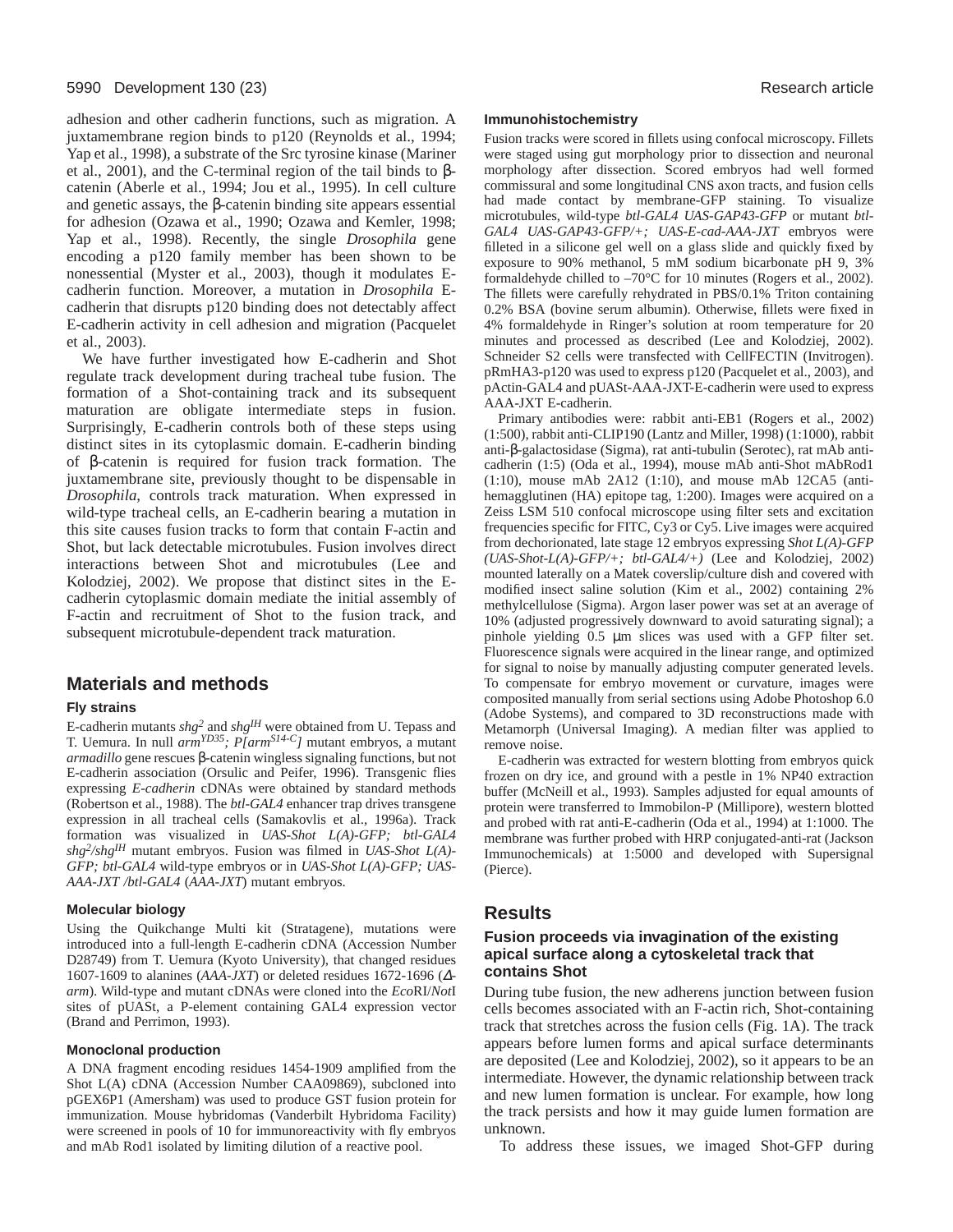**Fig. 1.** Tube fusion proceeds through the formation and the maturation of a Shot containing track in fusion cells. **(**A) Schematic of morphological and cytoskeletal changes in fusion cells during fusion in an optical section along the plane of contact. Fusion cells (yellow) meet. They then form a new Ecadherin contact (blue) and initiate the assembly of a cytoskeletal track (red) that contains F-actin, Shot and microtubules (see Fig. 1B-K). This track matures, growing to span the two cells and guiding the invagination of the existing apical surfaces (light green) and associated cytoskeleton (pink). As the branches draw closer, the fusion cells also compress along the anteroposterior axis and elongate along the dorsoventral axis, bringing the existing apical surfaces closer. When the two apical surfaces meet, they fuse, leaving a ring of E-cadherin and associated cytoskeleton at the junction between the fusion cells. The two mature fusion cells are doughnut shaped. Other tracheal cells are wedge shaped. (B-K) Time lapse series of  $0.5 \mu m$ confocal images of dorsal trunk tracheal cells in a live wild-type embryo expressing Shot L(A)-GFP in tracheal



cells. Fusion sites are indicated by arrows, and are enlarged in F-J. Elapsed time is indicated in minutes (upper right corners). (B) At the start of the sequence (late stage 12), the tracheal branch tips are touching, but no track of Shot-GFP is visible at the future fusion site (arrow). (C) At 10 minutes, the anterior fusion cell accumulates Shot-GFP (arrowhead) along one side. (D) At 40 minutes, more Shot has begun to accumulate, and the track is centered more on the fusion cell contact. (D-G) A persistent track of Shot is visible from 40 minutes to 105 minutes. (F-I) The apical surfaces exhibit dynamic behavior (insets; concave arrow indicates an area that accumulates more Shot; the arrowheads indicate an area that loses and then regains Shot). (H) At 110 minutes, the apical surfaces of the two branches come closer together, forming a bottleneck structure. (I) At 115 minutes, a second track of Shot is clearly visible in this cross-section, indicating that the tubes are now joined. (J) The second track becomes darker, and the opening between the branches swells. A ring of Shot is visible (arrowhead, inset). (K) At 145 minutes, the opening assumes a diameter close to that of the adjacent branches. Scale bar: 10 µm. Anterior, upwards; dorsal, rightwards.

tracheal tube fusion in the dorsal trunk. Movies of several fusion events share similar kinetics and reveal details of the fusion process. In the first phase, contact, tracheal cells at branch tips touch, but there is no sign of Shot-GFP at the interface between the tips (Fig. 1B). The second phase, track initiation, begins ~10 minutes after initial contact. A faint track of Shot-GFP is detected in the anterior fusion cell, consistent with observations in fixed tissue that detect new E-cadherin (Tanaka-Matakatsu et al., 1996) and associated cytoskeletal assembly first in the anterior cell (Lee and Kolodziej, 2002) (Fig. 1C). Forty minutes later, this track is centered on the fusion cell contact (Fig. 1D). This cytoskeletal intermediate persists for ~1 hour, and accumulates progressively more Shot (Fig. 1D-G). Regions of the existing apical surface, defined by Shot-GFP accumulation, appear to change in intensity during this second phase (insets of fusion site in Fig. 1F-G).

In the third phase, track maturation and surface invagination, the existing apical surfaces invaginate and the track shrinks, eventually forming a bottleneck at the narrowest point (Fig. 1H). The track to bottleneck transition occurs within five minutes. In cross-section, the apical surfaces appear connected on one side and open on the other (Fig. 1H). In a final phase, fusion and expansion, the bottleneck expands to form a tube (Fig. 1I). In cross-section, two tracks of Shot-GFP are now clearly visible (Fig. 1I). Fusion and expansion is also very fast, occurring in five minutes or less, although expansion to the same diameter as the rest of the trachea takes longer (Fig. 1K). During this period, Shot becomes concentrated into a ring at the adherens junction between the fusion cells (Fig. 1J).

The new lumenal connection between the branches appears to develop as the existing apical surfaces approach closer along the track. We do not observe the development of a cavity internal to the fusion cells that subsequently fuses with its neighbors, an alternative possibility.

# **Shot colocalizes with dynamic microtubules in the fusion track**

Our previous study suggested that the interactions of Shot with microtubules promote adherens junction and track assembly in fusion cells (Lee and Kolodziej, 2002). However, microtubules were not detected as fusion track components under the fixation conditions used in this earlier study. In order to determine whether microtubules are present, we dissected live embryos at early stage 13, a stage where fusion is ongoing in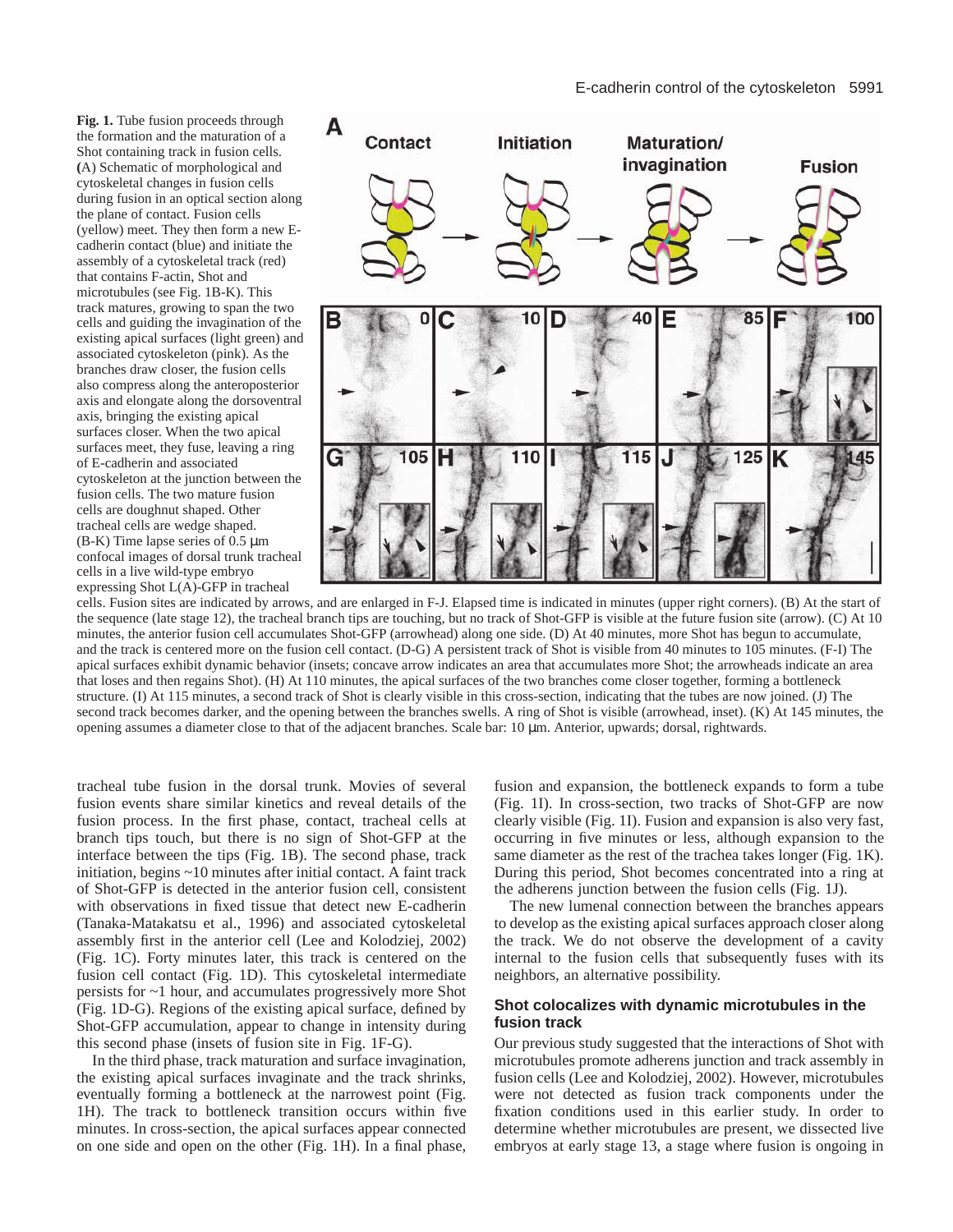#### 5992 Development 130 (23) Research article

the dorsal trunk, and fixed them rapidly in methanol/ formaldehyde at  $-70^{\circ}$ C, a treatment that preserves more dynamic microtubules. Under these conditions, microtubules are clearly detected apically in all tracheal cells even at these early stages (late stage 12 to late 13), and colocalize with the Shot/F-actin containing fusion track (Fig. 2A-F). Microtubules in tracheal cells at this stage of development appear especially sensitive to fixation conditions, as they were not observed using formaldehyde fixation at room temperature (Lee and Kolodziej, 2002).

To investigate the dynamic nature of these microtubules, we examined the distribution of two plus end microtubule binding proteins, EB1 and CLIP190, the *Drosophila* ortholog of mammalian CLIP170. Both of these proteins are associated with dynamic populations of microtubules in cells in culture (Perez et al., 1999; Nakamura et al., 2001; Komarova et al., 2002; Rogers et al., 2002), and like Short Stop, can link microtubules to cortical F-actin by binding to other proteins (Lantz and Miller, 1998; Korinek et al., 2000; Fukata et al.,



**Fig. 2.** Shot colocalizes with microtubules and the microtubule + end-binding proteins EB1 and CLIP190 in the fusion track. Anterior, leftwards; dorsal, upwards. (A,C,E,G) Before fusion; (B,D,F,H) after fusion. (A-H) Composited 1 µm confocal sections of stage 13 wildtype embryos. (A) Prior to fusion, a track (arrowhead) containing microtubules (red), Shot (green) and EB1 (blue) forms in fusion cells. The same proteins also colocalize apically (arrow). Merge of C, E, G. Scale bar:  $10 \mu m$ . (B) The fusion track (arrowhead) contains CLIP190 (blue), as well as microtubules (red) and Shot (green, merge of D,F,H). (C,D) Microtubules in the fusion track (arrowhead). (E,F) Shot in the fusion track (arrowhead). (G) EB1 in the fusion track (arrowhead). (H) Clip 190 in the fusion track (arrowhead).

2002). Both of these proteins concentrated apically in tracheal cells, and both of them were detected in the fusion track (Fig. 2A-B,G-H). Thus, the microtubules in the fusion track are probably highly dynamic.

#### **Short Stop is associated with adherens junctions**

Short Stop (Shot) is required for fusion cells to form the new E-cadherin contacts that drive fusion, and a Shot-GFP fusion localizes to the cytoskeletal track in fusion cells that is associated with the new E-cadherin contact (Lee and Kolodziej, 2002) (Fig. 1). These data suggest that Shot may be associated with adherens junctions, at least in tracheal cells. To visualize the endogenous protein in tracheal cells, we raised a monoclonal antibody against a region of the rod domain, mAbRod1. mAbRod1 recognizes Shot protein in wild-type (Fig. 3A-H), but not in *shot<sup>3</sup>* null mutant embryos (Fig. 3J-L). Co-staining of tracheal cells with a rat monoclonal antibody directed against E-cadherin (Oda et al., 1994) reveals that Shot colocalizes with adherens junctions (Fig. 3A-C). In *shot* mutant embryos, adherens junctions between tracheal branches frequently fail to form, and the branches therefore fail to fuse (Fig. 3J).

Shot also colocalizes with E-cadherin at other selected adherens junctions, most notably those associated with chordotonal neurons and their support cells (Fig. 3D-F). In *shot* mutant embryos, these contacts form, but are disorganized or morphologically abnormal (Fig. 3K). Microtubule organization is abnormal in these support cells (Prokop et al., 1998). In epidermal cells, 1  $\mu$ m confocal sections show that both E-cadherin and Shot are cortically distributed, but Ecadherin is more concentrated apically than Shot (Fig. 3G-I and data not shown). In contrast to tissues where there is appreciable colocalization between Shot and E-cadherin, Ecadherin-dependent epidermal contacts appear normal in *shot* mutant embryos (Fig. 3L). In glial cells at the CNS midline, and in CNS axons, Shot does not detectably colocalize with Ecadherin (data not shown). These results suggest that the association of Shot with adherens junctions is cell type specific and developmentally regulated.

## β**-Catenin, but not p120, is required for track formation**

As E-cadherin is required for fusion (Uemura et al., 1996), it is likely to recruit Shot to the fusion track. To investigate this possibility, we examined track formation in wild-type (Fig. 4A-C) and *E-cadherin*/*shotgun* (*shg*) (Fig. 4D-F) mutant embryos using phalloidin to label F-actin, and Shot-GFP. In these mutant embryos, some residual maternal E-cadherin function is present, and they are able to form trachea and in some cases, to complete fusion (Uemura et al., 1996). However, at segment boundaries where fusion did not occur, F-actin and Shot-GFP containing fusion tracks were absent (Fig. 4D-F). In these cases, fusion cells appeared to be in contact (Fig. 4D-F). These data therefore suggest that the failure to form adherens junction associated cytoskeletal structures in *shg* mutant embryos reflect a requirement for Ecadherin signaling in track formation, and not possible earlier roles for E-cadherin in enabling fusion cells to contact each other.

β-Catenin is a key partner of E-cadherin in adhesion and signaling. We therefore also compared adherens junction and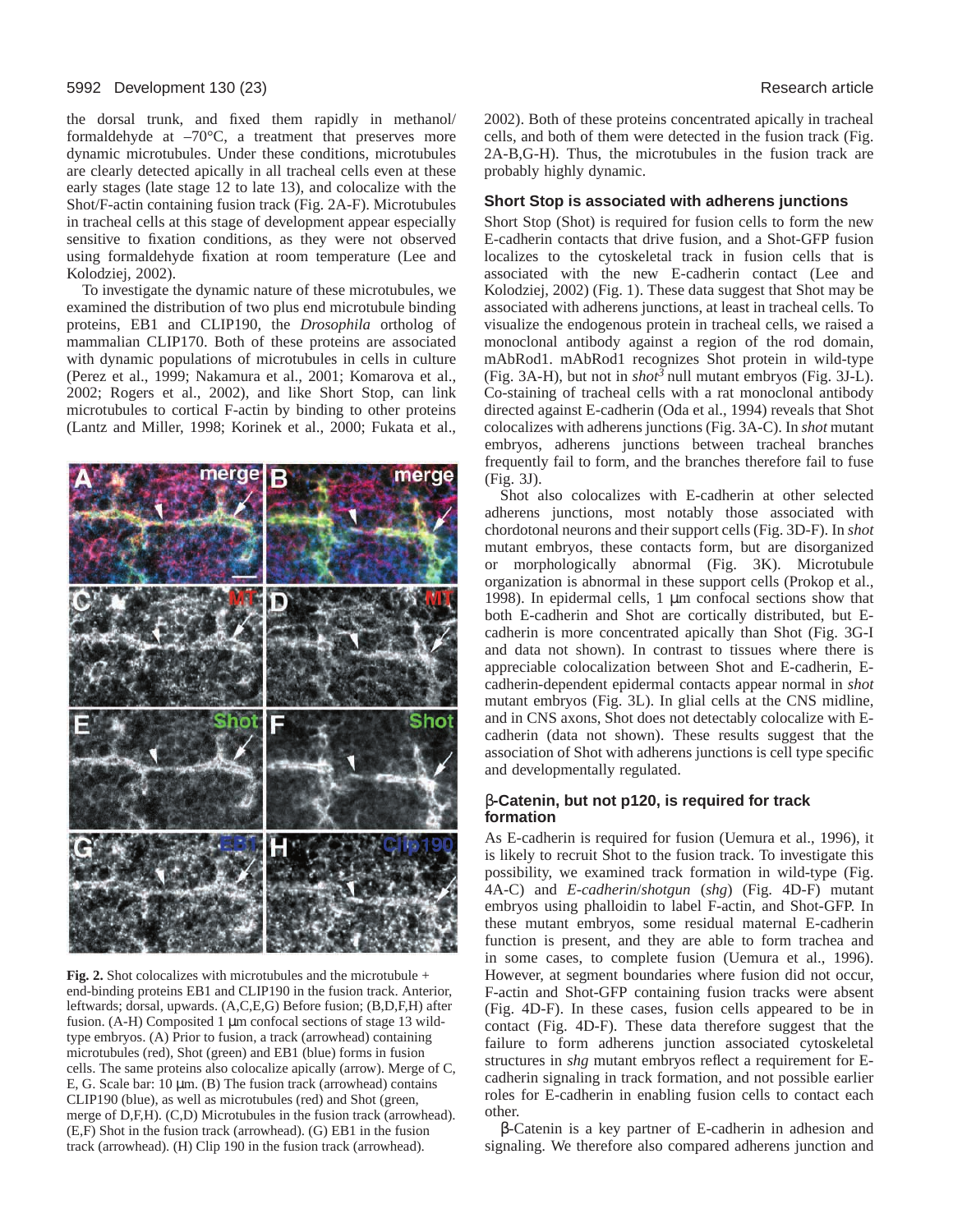

**Fig. 3.** Shot associates with E-cadherin and is required for adherens junction development in selected cell types. Anterior, leftwards; dorsal, upwards. E-cadherin, red; Shot, green. (A-C) Dorsal trunk tracheal cells in a stage 14 wild-type embryo form adherens junctions associated with Shot. (A) E-cadherin forms a web of junctions that gird the apical surfaces of tracheal cells, joined at segment boundaries (arrowhead). Scale bar: 10  $\mu$ m in A-C. (B) Shot concentrates at adherens junctions. (C) Merge of A and B. (D-F) Lateral chordotonal (lch) neurons form highly organized adherens junctions with support cells. (D) In a stage 15 wild-type embryo, E-cadherin clusters in two rows of adherens junctions (arrowheads) formed by support cells contacting chordotonal dendrites. The arrow indicates neuronal cell bodies, which do not express E-cadherin. Scale bar: 10 µm in D-L. (E) Shot colocalizes with E-cadherin in the dorsalmost set of adherens junctions associated with lch neurons. (F) Merge of D and E. (G-I) Shot does not appreciably colocalize with epidermal adherens junctions. (G) Cadherin distribution at the dorsal midline (long arrow) of a stage 15 wild-type embryo. This section is taken 1 µm below the section where most E-cadherin is observed, and 1 mm above where most Shot can be detected. (H) Shot distribution in the same optical section. Shot is relatively diffuse, except in spots where it colocalizes with E-cadherin (short arrows). (I) Merge of G and H. E-cadherin and Shot overlap weakly. (J-L) E-cadherin and Shot distribution in *shot<sup>3</sup>* null mutant embryos. (J) Cells in the dorsal tracheal trunk of a stage 14 *shot<sup>3</sup>* mutant embryo. The branches fail to fuse at the segment boundary (arrowhead), and Shot is absent in all cells. Ecadherin appears normal in tracheal cells other than fusion cells. (K) E-cadherin contacts with chordotonal neurons in a stage 15 *shot<sup>3</sup>* mutant embryo are abnormally organized and shaped. (L) E-cadherin contacts between epidermal cells appear normal at the dorsal midline (long arrow) in a stage 15  $shot<sup>3</sup>$  mutant embryo, including stereotyped spots where it colocalizes with E-cadherin (short arrows).

fusion track formation in wild-type (Fig. 4G-I) and β-catenin (*armadillo*) mutant embryos (Fig. 4K-L). In wild-type stage 13 embryos, E-cadherin (Fig. 4G) and Shot (Fig. 4H) co-localize in the fusion track (Fig. 4I) as well as in older tracheal adherens junctions. Dorsal trunk fusion is defective in the *arm* mutant embryos (Beitel and Krasnow, 2000), because fusion cells do not form E-cadherin contacts (Fig. 4J) and associated fusion

## E-cadherin control of the cytoskeleton 5993





**Fig. 4.** E-cadherin and β-catenin, but not p120, are required for fusion track assembly. Arrowheads, fusion sites. Anterior, leftwards; dorsal, upwards. (A-C) Stage 14 wild-type embryo. (A) Fusion is complete, and F-actin is concentrated along a continuous apical surface spanning the fusion site. Scale

bar in A: 10  $\mu$ m for A-F. (B) Shot is also concentrated apically. (C) Merge of A and B. F-actin, red; Shot, green. (D-F) Stage 14 *shg2* mutant embryo. (D) F-actin does not form a track in fusion cells and the tracheal tubes remain blind-ended. (E) Shot-GFP does not form a track in fusion cells. (F) Merge of D and E. F-actin, red; Shot, green. (G-I) Stage 13 wild-type embryo. (G) E-cadherin contacts form between fusion cells. Scale bar in G: 10 µm for G-L. (H) Tracks of Shot form at the new E-cadherin contacts. (I) Merge of G and H. (J-L) Stage 13 *armYD35; P[armS14-C]* embryo. (J) New E-cadherin contacts fail to form between fusion cells. K) Tracks of Shot fail to form in fusion cells. L) Merge of J and K. E-cadherin, red; Shot, green. M) A stage  $15 \frac{p120^{308}}{200}$  mutant embryo stained with mAb 2A12, which reveals the tracheal lumen (Samakovlis et al., 1996a). Dorsal trunk (arrowheads) and lateral trunk (arrows) fusion appears normal, as does tracheal branching. Scale bar in M: 10 µm.

tracks (Fig. 4K) at stage 13. The fragility of these mutant embryos precluded examination of the associated microtubules. Thus, β-catenin is required for new E-cadherin contacts to form between fusion cells and fusion track formation. E-cadherin localization in other tracheal cells was normal, most probably because sufficient β-catenin is provided maternally.

Recently, a null mutation in the single *Drosophila p120* related gene has been described (Myster et al., 2003). Though homozygous null mutant *p120* flies are viable and fertile, we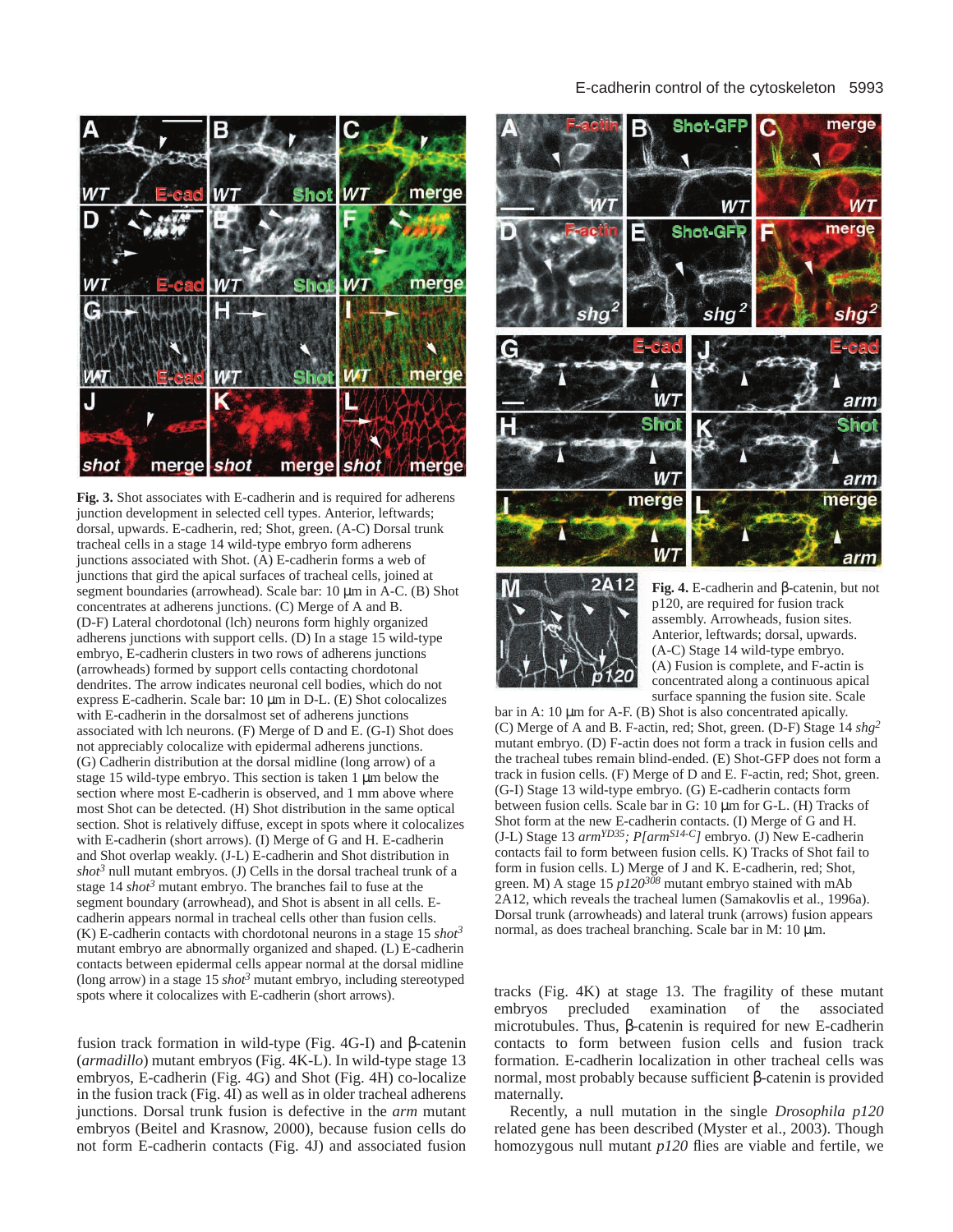nonetheless examined tracheal fusion in these mutant embryos, as it is not known whether tracheal fusion is an essential process. Tracheal development appeared normal in all homozygous null mutant *p120* embryos examined (*n*=20) (Fig. 4M). Thus, *p120* is not essential for fusion or other aspects of tracheal development.

# **Mutations in the E-cadherin juxtamembrane domain dominantly interfere with track maturation and microtubule track assembly**

We further investigated the signaling pathway required to localize Short Stop to the fusion track by structure/function analysis of E-cadherin. Two domains in E-cadherin affect cell adhesion in tissue culture models: the juxtamembrane domain and the C-terminal β-catenin-binding site (Ozawa and Kemler, 1998; Yap et al., 1998). We therefore constructed flies expressing wild-type E-cadherin (*UAS-WT*) (Uemura et al., 1996), or E-cadherins mutant in the β-catenin binding sites (*UAS-*∆*arm*) or in the juxtamembrane domain (*UAS-AAA-JXT*). These transgenes are under the control of a GAL4 dependent promoter, allowing expression to be targeted to particular tissues during development (Brand and Perrimon, 1993). The juxtamembrane domain mutant mutates the evolutionarily conserved residues 1607-1609 (ERD in fly; EED in mouse) to alanine. In mammalian E-cadherin, this mutation disrupts binding to p120 in tissue culture (Thoreson et al., 2000) and also affects activation of Rac by E-cadherin (Goodwin et al., 2003). These residues immediately follow the conserved glycine triplet required for p120 binding and recruitment to E-cadherin contacts in cultured *Drosophila* S2 cells, but not for E-cadherin function in *Drosophila* (Pacquelet et al., 2003).

Expression of wild-type (Fig. 5A) or ∆*arm E-cadherin* (Fig. 5B) in wild-type tracheal cells did not detectably affect tracheal development. By contrast, expression of *AAA-JXT E-cadherin* from either of two independently derived transgenic lines dominantly disrupted fusion, without detectable effects on other aspects of tracheal development such as branch migration (Fig. 5C). Expression of the E-cadherin altered in the adjacent juxtamembrane glycine residues (Pacquelet et al., 2003) had no effect on fusion (Fig. 5D). Surprisingly, the AAA-JXT mutant E-cadherin concentrated at cell contacts when introduced into *Drosophila* S2 cells and colocalized with epitope-tagged p120 (Fig. 5E). As S2 cells do not normally express E-cadherin, these data suggest that the AAA-JXT mutant E-cadherin functions as a homophilic adhesion molecule and recruits p120 to cell contacts. E-cadherin mutant in the adjacent glycine triplet does not bind to p120 or recruit it to cell contacts (Pacquelet et al., 2003).

When expressed in tracheal cells, wild-type (Fig. 5F) or <sup>∆</sup>*arm* mutant E-cadherin (Fig. 5G) did not notably affect the normal pattern of adherens junctions as detected with anti-Ecadherin. However, E-cadherin was delocalized in tracheal cells expressing *AAA-JXT* mutant E-cadherin (Fig. 5H). As most of the E-cadherin detected in these experiments is due to the transgene (Fig. 5I), these data suggest that AAA-JXT mutant E-cadherin cannot localize efficiently to adherens junctions in tracheal cells, notwithstanding its ability to concentrate in cell contacts when expressed in S2 cells (Fig. 5E). Mutations in the juxtamembrane site affect E-cadherin clustering in mammalian cells (Yap et al., 1998). Wild-type,

∆arm and AAA-JXT E-cadherins appear to be expressed at similar levels in wild-type embryos, to be processed to the same 150 kDa molecular weight, and to be similarly soluble in detergent, a measure of association with the cytoskeleton (McNeill et al., 1993) (Fig. 5I).

To investigate further the fusion defect in the embryos expressing AAA-JXT E-cadherin in tracheal cells, we examined track formation using phalloidin and anti-Shot. Confocal microscopy revealed that fusion cells in these *AAA-JXT* mutant embryos generally assemble F-actin and Shot at the site of cell contact (79%, *n*=41) (Fig. 5K,L,N). However, in these cells, F-actin appears abnormally organized (Fig. 5K; 5%) or forms weaker tracks (Fig. 5L,N; 74%) than in wild type, suggesting a defect in track maturation. Visualization of the plasma membrane (Fig. 5M) indicates that fusion cells still contact each other in *AAA-JXT* mutant embryos. Thus, these defects do not appear to reflect failure of fusion cells to contact each other.

We therefore used confocal microscopy to examine track development in live embryos expressing Shot-GFP and AAA-JXT in tracheal cells. The fusion track persisted longer in mutant fusion cells, and the Shot-GFP accumulations at existing apical surfaces failed to exhibit the remodeling (Fig. 5P-T) observed in wild-type (Fig. 1). In confocal sections along the plane of the track, persistent gaps are observed in the distribution of Shot-GFP along the existing apical surfaces (Fig. 5P-S). In other cases, the track resolved and the existing apical surfaces approached closer together, but remained blindended (Fig. 5T). In *AAA-JXT* mutant embryos, successful fusion events took 2-3 hours to complete after track initiation (data not shown), instead of ~1 hour in wild-type embryos (Fig. 1).

To address the basis of the maturation defect, we used confocal fluorescent microscopy to examine microtubules in fusion cell pairs in wild-type and mutant embryos. In stage 13 wild-type embryos, 97% (*n*=59) of fusion cell pairs had microtubules associated with the point of contact, often forming a track (Fig. 5U). By contrast, in 73% of fusion cell pairs examined in stage 13 embryos expressing AAA-JXT Ecadherin in tracheal cells (*n*=72), microtubule tracks are absent (Fig. 5V). In the remaining fraction, microtubules are often abnormally assembled (Fig. 5V). These data suggest that embryos expressing AAA-JXT E-cadherin can initiate F-actin, but not microtubule track assembly. Alternatively, they may be defective in capturing or stabilizing microtubules. We propose that microtubules are important for later steps in tube fusion, including track maturation, and possibly remodeling of the existing apical surfaces.

The cytoskeletal defects observed in *AAA-JXT* embryos may reflect defects in the localization of AAA-JXT E-cadherin. Delocalization of the receptor may delocalize signals that control F-actin and microtubule assembly. To test this possibility, we also examined tracheal fusion in embryos that express *AAA-JXT E-cadherin* under the control of *hairy-GAL4* (Fig. 5W-Y). *Hairy-GAL4* drives *AAA-JXT E-cadherin* expression in all cells in odd-numbered segments (T2, A1, A3, A5, A7) and at a lower level (Brand and Perrimon, 1993). Cells in tracheal branches expressing AAA-JXT E-cadherin appeared to localize most of their E-cadherin to adherens junctions, but still frequently failed to form fusion tracks (Fig. 5W-Y) or to complete fusion (data not shown). However,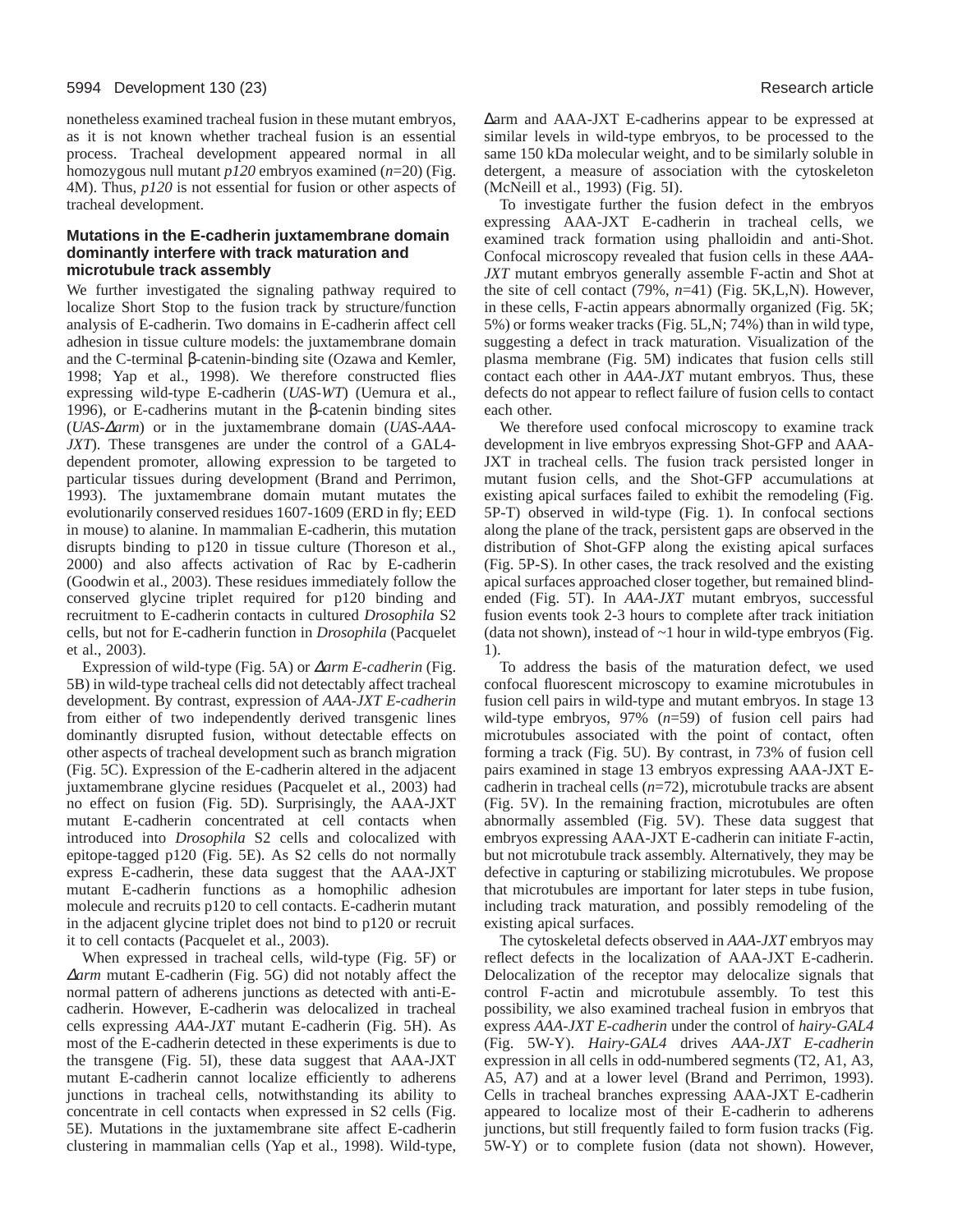dorsal closure, another E-cadherin dependent process involving epithelial migration, appeared normal in affected segments (data not shown). These results suggest that fusion defects do not arise solely from defects in E-cadherin localization or expression levels of the transgene, and that fusion cell development may be particularly sensitive to

**Fig. 5.** A mutation in the E-cadherin juxtamembrane dominantly blocks tracheal tube fusion and disrupts microtubule tracks. Anterior, leftwards; dorsal, upwards (except in P-T where anterior is upwards and dorsal is rightwards. (A-D) Stage 15 embryos stained with mAb 2A12. (A) The lumen in a stage 15 wild-type embryo expressing wild-type E-cadherin in tracheal cells is continuous at fusion sites in the dorsal trunk (arrowheads) and lateral trunk (arrows). Scale bar: 10 µm in A-D. (B) Expression of ∆-arm E-cadherin in tracheal cells does not detectably affect fusion (arrowheads, arrows). (C) Expression of AAA-JXT Ecadherin in tracheal cells blocks fusion in the dorsal (arrowheads) and lateral (arrows), as well as at the dorsal midline (not shown). (D) Expression of E-cadherin mutant in the GGG juxtamembrane sequence in all cells (Pacquelet et al., 2003) has no effect on tracheal fusion or development (arrowheads, arrows). (E) *Drosophila* S2 cells expressing HA epitope-tagged p120 (red, E′) and AAA-JXT mutant Ecadherin (green, E′′). E-cadherin and p120 colocalize at cell contacts (arrows). F) Stage 14 embryo expressing wild-type E-cadherin in tracheal cells. Scale bar: 10 µm in F-H,J,K. E-cadherin is localized largely in adherens junctions (arrowhead). (G) Stage 14 embryo expressing ∆arm Ecadherin in tracheal cells. Adherens junctions appear normal (arrowhead). Somewhat more E-cadherin is found outside the adherens junctions than when wild-type is overexpressed in tracheal cells. (H) Stage 14 embryo expressing AAA-JXT E-cadherin in tracheal cells. E-cadherin is delocalized. (I) Western blot with anti-E-cadherin (Oda et al., 1994) revealing the relative amounts of NP40 soluble (S) and pelleted (P) E-cadherin in wild-type Oregon R embryos expressing no additional (OreR) E-cadherin or wild-type Ecadherin (+WT), AAA-JXT E-cadherin, or ∆arm E-cadherin in tracheal cells. (J) Same embryo as in F. Fusion has occurred and F-actin accumulates apically in fusion cells (arrowhead). (K) Same embryo as in H. F-actin accumulates at the fusion site, but in an aggregate (arrowhead). (L-O) Stage 13 embryo expressing AAA-JXT E-cadherin in tracheal cells. Scale bar:  $10 \mu m$  in L-O. (L) F-actin weakly accumulates at the fusion site (arrowhead). (M) GAP-43 GFP labels the membranes of the fusion cells (arrowhead), which are elongated. (N) A weak track of Shot is visible at the fusion cell contact (arrowhead). (O) Merge of L-N. F-actin, red; GFP, green; Shot, blue. (P-T) Frames from videos of fusion in *AAA-JXT* mutant embryos. Minutes elapsed, lower left. Scale bar:  $10 \mu m$  in P-T. (P) A weak Shot fusion track (arrow) is visible at the start of the first sequence. Apical surfaces appear open (arrowheads). (Q,R) The track changes little even after 50 (Q) or 160 (R) minutes, becoming only moderately more intense. The apical surfaces remain open (arrowheads). (S) At 170 minutes in a second sequence, over 1 hour after fusion occurs in wild type, the track persists and the apical surfaces remain open (arrowheads). (T) At 170 minutes in a third sequence, the existing apical surfaces draw closer together after a track forms and shrinks (not shown), but remain blind-ended (arrowheads). (U) Microtubules in dorsal trunk tracheal cells form fusion tracks (arrowheads) in a stage 13 wild-type embryo. Scale bar:



10 µm in U,V. (V) The microtubule track is broken (left arrowhead) or missing in fusion cells (right arrowhead) in a stage 13 embryo expressing AAA-JXT E-cadherin in tracheal cells. (W-Y) A late stage 13 embryo expressing *AAA-JXT E-cadherin* under the control of *hairy-GAL4*. Segments expressing the mutant transgene (arrows). (W) Shot fails to accumulate in fusion tracks (arrowheads). (X) E-cadherin contacts fail to form between fusion cells (arrowheads). Adherens junctions appear abnormally arranged in segments expressing the transgene. However, E-cadherin remains largely in adherens junctions (arrows). Scale bar: 10  $\mu$ m in W-Y. (Y) Merge of W and X. Shot, red; E-cad, green.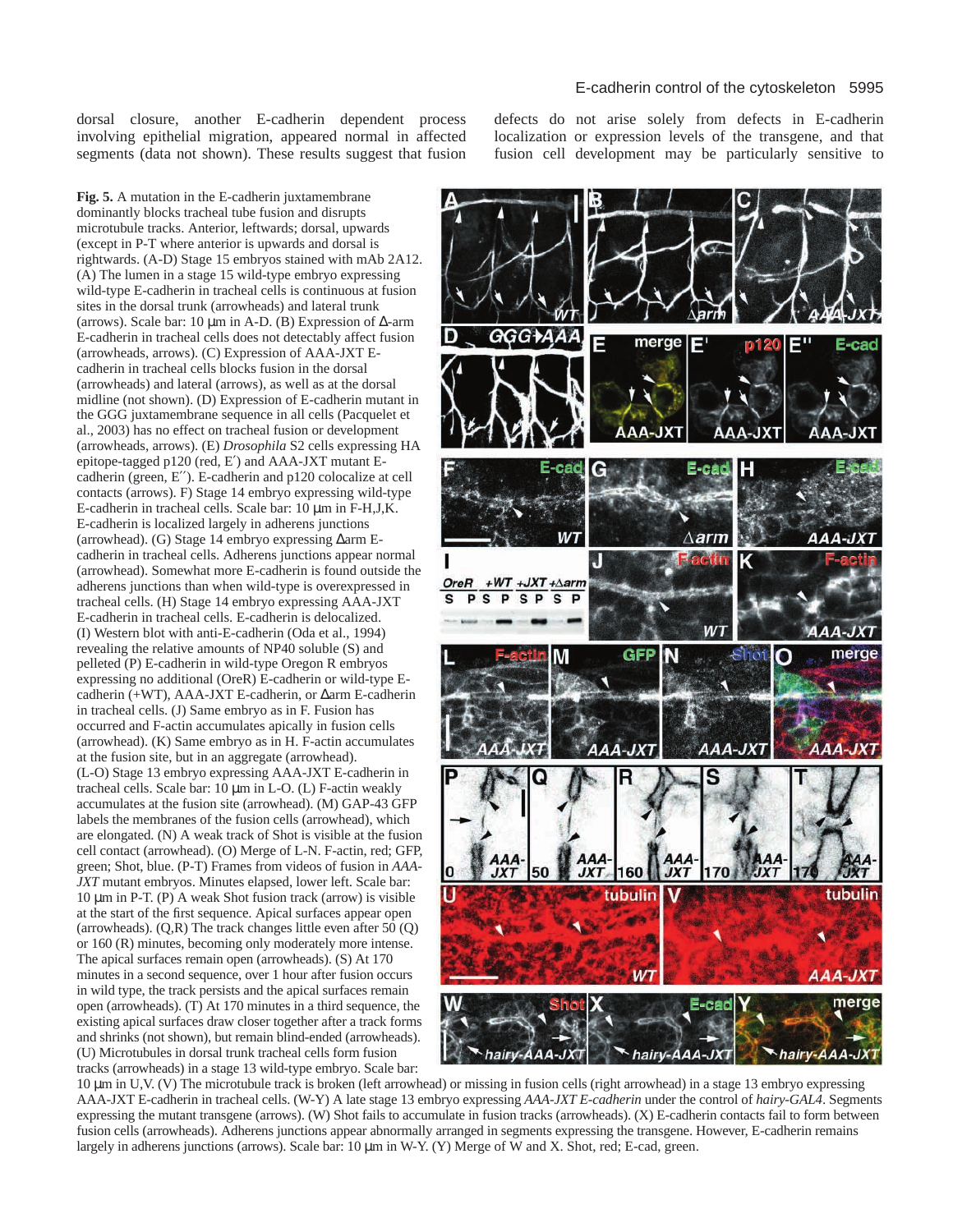## 5996 Development 130 (23) Research article

pathways disrupted by the juxtamembrane mutation or to reductions in E-cadherin function. Fusion tracks also frequently failed to form on both sides of the affected segment, suggesting that E-cadherin signaling must occur in both fusion cells for fusion to proceed.

## **Distinct sites in the E-cadherin cytoplasmic domain control track formation and maturation**

Tracheal expression of wild-type and mutant E-cadherins in wild-type embryos suggested distinct functions for the juxtamembrane and β-catenin-binding domains. To determine the activity of these domains with respect to track formation and maturation, we examined tracheal fusion, track formation and maturation in *shotgun* (*shg*) mutant embryos expressing wild-type or mutant E-cadherin transgenes in tracheal cells. The allelic combination (*shg2/shgIH*) selected for these experiments represents a partial loss of cadherin function (Uemura et al., 1996), allowing both enhancement and suppression to be scored (Fig. 6A-E; Table 1). Tracheal expression of wild-type E-cadherin largely rescued fusion

defects in *shg* mutant embryo (Fig. 6C; Table 1). Expression of either ∆arm or AAA-JXT mutant E-cadherin enhanced the frequency and severity of fusion defects (Fig. 6D,E; Table 1). Thus, both the β-catenin binding site and the juxtamembrane site are required for fusion.

To determine whether these functions must be present in the same polypeptide chain for fusion to occur, we co-expressed the ∆*-arm* and *AAA-JXT* mutant transgenes in tracheal cells in *shg* mutant embryos (Fig. 6F). No rescue of fusion defects was observed. Moreover, co-expressed mutant E-cadherins did not localize to sites of normal adherens junctions. These data therefore suggest that the juxtamembrane and β-cateninbinding domains function in the same E-cadherin molecule to allow fusion and adherens junction localization.

We then investigated the ability of these mutant transgenes to localize Shot to the fusion track. In *shg* mutant embryos expressing ∆arm mutant E-cadherins in tracheal cells, fusion cells fail to form Shot-containing tracks (Fig. 6G). Thus, the β-catenin-binding domain is required for cytoskeletal track assembly in the fusion cells. However, other tracheal cells

**Fig. 6.** The E-cadherin intracellular domain is required for fusion track assembly and maturation, and maintenance of apical cytoskeletal polarity in tracheal cells. Anterior, leftwards; dorsal, upwards. (A-F) Stage 15 embryos stained with 2A12 to reveal the tracheal lumen (green). In F, the embryo is also stained with anti-Ecadherin (red). Scale bar: 10 µm in A-F. (A) The dorsal trunk is continuous in a wild-type embryo. (B) Numerous breaks and constrictions in the dorsal trunk of a *shg2/shgIH* embryo. (C) Expression of a wild-type Ecadherin cDNA in tracheal cells restores fusion in a *shg2/shgIH* embryo. (D) Expression of a ∆*arm* mutant Ecadherin in tracheal cells enhances fusion defects in a *shg2/shgIH* embryo. (E) Expression of *AAA-JXT* mutant Ecadherin in tracheal cells enhances fusion defects in a *shg2/shgIH* embryo. (F) Expression of both ∆*-arm* and *AAA-JXT* mutant E-cadherin in tracheal cells does not rescue fusion defects in a *shg2/shgIH* embryo. Mutant E-cadherins are delocalized and not organized into adherens junctions. Fusion cells maintain finger-like contacts (arrows) but do not form lumenal connections even as epidermal movements and shape changes pull tracheal branches apart. (I,L,O,S) Shot, red; E, cadherin,



green; F-actin, blue (S only). (G-I) A stage 13 *shg2/shgIH* mutant embryo expressing a ∆*arm* mutant E-cadherin in tracheal cells. (G) Shot tracks are not detectable at fusion sites (arrows). Scale bar: 10 µm in G-N. (H) E-cadherin is delocalized in tracheal cells. In these embryos, little endogeneous E-cadherin is detectable, so this represents transgene expression. (I) Merge of G and H. (J-L) A stage 13 *shg2/shgIH* mutant embryo expressing the *AAA-JXT* mutant E-cadherin in tracheal cells. (J) Shot tracks are weak (left arrow) or absent (right arrow) in fusion cells. Shot is apically concentrated in other tracheal cells (arrowhead). (K) E-cadherin is delocalized in tracheal cells. (L) Merge of J and K. (M-O) Stage ~15 *shg2/shgIH* mutant embryo expressing the *AAA-JXT* mutant E-cadherin in tracheal cells. (M) Shot is delocalized in tracheal cells. (N) E-cadherin is delocalized in tracheal cells. (O) Merge of M and N. (P-S) A stage 13 *shg2/shgIH* mutant embryo expressing the *AAA-JXT* mutant E-cadherin in tracheal cells. (P) Shot tracks are absent from fusion cells (arrows). Scale bar: 10  $\mu$ m in P-S. (Q) E-cadherin is delocalized. (R) F-actin tracks are absent from fusion cells (arrows). (S) Merge of P-R.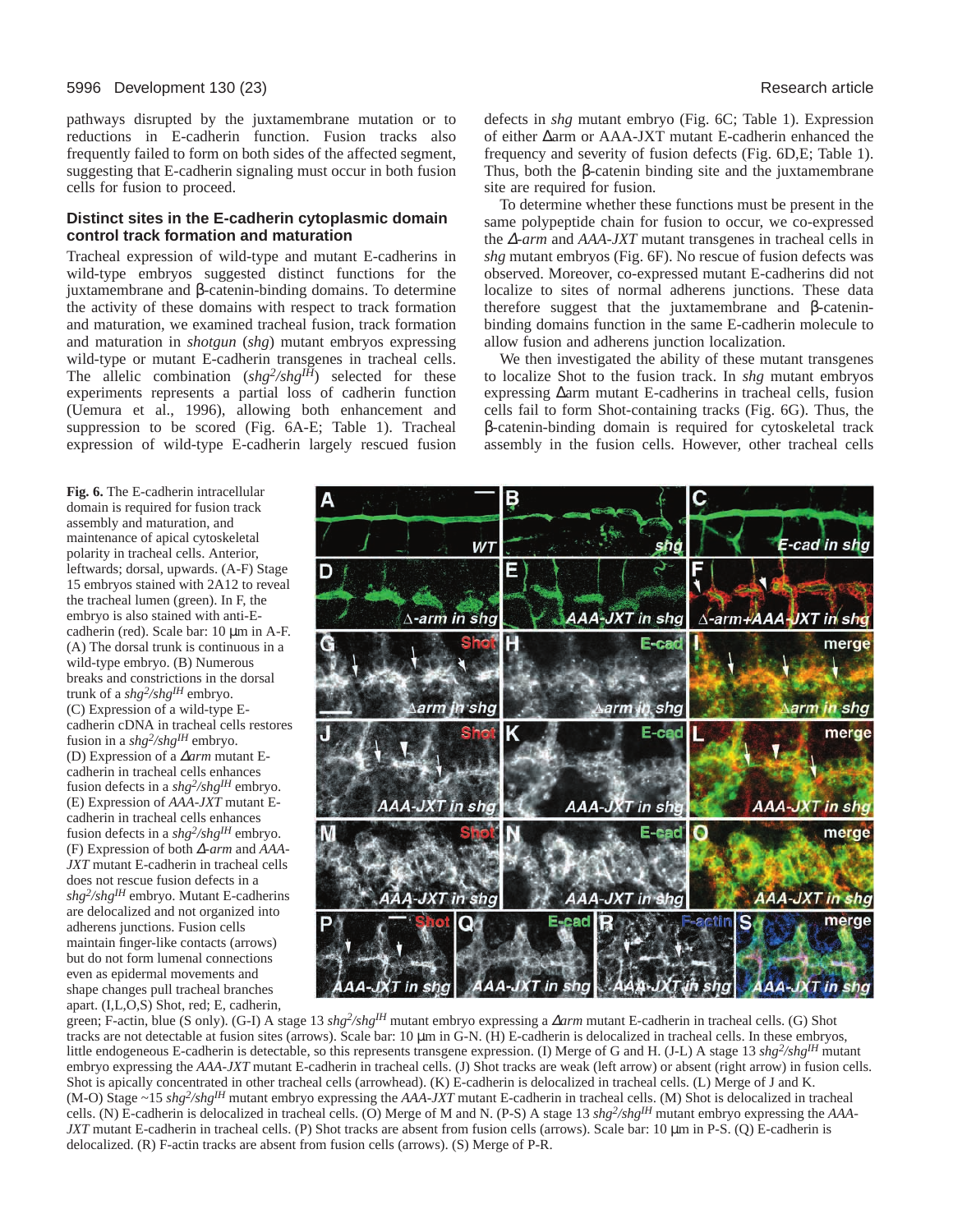**Table 1. Frequency of tracheal fusion defects in mutant embryos**

| Genotype                                                 | Total<br>segments | <b>Break</b><br>(% ) | Constriction<br>(% ) |
|----------------------------------------------------------|-------------------|----------------------|----------------------|
| $shg^2/shg^{IH}$                                         | 104               | 25                   | 39.4                 |
| UAS-WT in $shg^2/shg^{IH}$                               | 176               | 6.8                  | 5.1                  |
| UAS-AAA-JXT in $shg^2/shg^{IH}$                          | 112               | 62.5                 | 15.2                 |
| UAS- $\Delta$ arm in shg <sup>2</sup> /shg <sup>IH</sup> | 104               | 73                   | 12.5                 |
| $UAS$ -AAA-JXT in WT                                     | 128               | 47.6                 | 11                   |

Embryos of the indicated genotypes were scored at stage 14 or later by staining with staining with mAb 2A12, which recognizes tracheal lumen, and examining fusion sites at segment boundaries in the dorsal trunk for defects. Transgenes were expressed in tracheal cells using the *btl-Gal4* driver. Dorsal trunk breaks are very rare (<1%) in wild-type embryos.

localize Shot apically and continue to maintain this organization at later developmental stages (data not shown).

*shg2/shgIH* mutant embryos express little detectable Ecadherin, so the E-cadherin observed in tracheal cells in these embryos is almost exclusively due to the transgene. In *shg2/shgIH* embryos, ∆-arm E-cadherin was delocalized (Fig. 6H), suggesting that the β-catenin binding domain is required for the localization of E-cadherin to adherens junctions in tracheal cells.

In *shg* mutant embryos expressing AAA-JXT mutant Ecadherin in tracheal cells, Shot and F-actin fusion tracks are weak or abnormally oriented (Fig. 6J) or absent (Fig. 6P,R) from fusion cells. The fragility of these mutant embryos prevented us from examining microtubule track formation. At all stages (Fig. 6K,N), E-cadherin in these embryos appears delocalized. These data suggest that the juxtamembrane domain is required for E-cadherin localization to adherens junctions and fusion track maturation, which we define as a step occurring after initial track assembly. In these embryos, Shot initially localized apically in other tracheal cells (Fig. 6J,P). However, as development progressed, Shot became delocalized (Fig. 6M). Continued expression of the juxtamembrane site E-cadherin mutant disrupts the apical polarization of the cytoskeleton, suggesting that this site normally actively maintains this evolutionarily conserved feature of tubular epithelia.

# **Discussion**

# **Shot connects the cytoskeleton to E-cadherin during adherens junction remodeling**

Junctional contacts between cells are important for organizing the cytoskeleton and regulating cell polarity (Ohno, 2001; Tepass, 2002). The large size of plakins and their modular abilities to bind different cytoskeletal elements make them potentially well suited to play key organizational roles (Fuchs and Yang, 1999). However, except in the case of desmosomes, where the plakin desmoplakin appears to be a crucial for organizing junction-associated cytoskeleton (Pasdar et al., 1991), functional association of plakins with other cell-cell junctions has not been described.

We show here that in selected cell types, Shot localizes with proteins of the adherens junction and may play a role in adherens junction-mediated organization of the cytoskeleton. We propose that Shot and E-cadherin form a feedback loop in which E-cadherin, via β-catenin, recruits Shot to new contacts

between the fusion cells and Shot stabilizes the contacts. The cytoskeleton organizes around these contacts because adherens junction associated Shot promotes the assembly of an Factin/microtubule-rich track (Lee and Kolodziej, 2002). This track grows to span the fusion cells, extending the reach of the junctions through the cells. The recruitment mechanism may be indirect in that new adherens junctions in fusion cells are centers for cytoskeletal assembly, and Short Stop binds F-actin and microtubules. Alternatively, Shot may associate directly with E-cadherin or associated proteins. The assembly of Shot with F-actin and microtubules may stabilize E-cadherin contacts simply by bringing in cytoskeletal proteins that bind E-cadherin or associated proteins (Karakesisoglou et al., 2000). For example, EB1, which is present in the fusion track, coimmunoprecipitates with a C-terminal fragment of Shot in cultured cells (Subramanian et al., 2003) and associates with APC (Su et al., 1995). APC interacts with β-catenin to control tubulogenesis in vitro (Pollack et al., 1997).

# **Distinct sites in the E-cadherin cytoplasmic domain control F-actin and microtubule assembly**

We propose that the assembly and maturation of a cytoskeletal intermediate are two E-cadherin-dependent steps in tracheal cell fusion (Fig. 7). Imaging of fixed and live embryos suggests that fusion proceeds through the assembly and maturation of a cytoskeletal track associated with adherens junctions. The track forms after contact between the fusion cells, and persists for ~1 hour before fusion occurs.

In this model, the β-catenin-binding site and the juxtamembrane site in the E-cadherin cytoplasmic domain



**Fig. 7.** A model for E-cadherin signaling during tube fusion. Ecadherin signals via β-catenin (Arm) to initiate track assembly. An unknown factor  $(X)$  associated with the juxtamembrane domain is required to assemble or stabilize track-associated microtubules. Microtubules are required for track maturation. Maturation events involve the subsequent reinforcement of initial F-actin/Shot assembly or the disassembly of apical cytoskeletal structures and the track itself prior to fusion. Shot functions to stabilize F-actin and microtubules associated with the track. The track components together stabilize the new E-cadherin contact and coordinate apical surface movements and remodeling.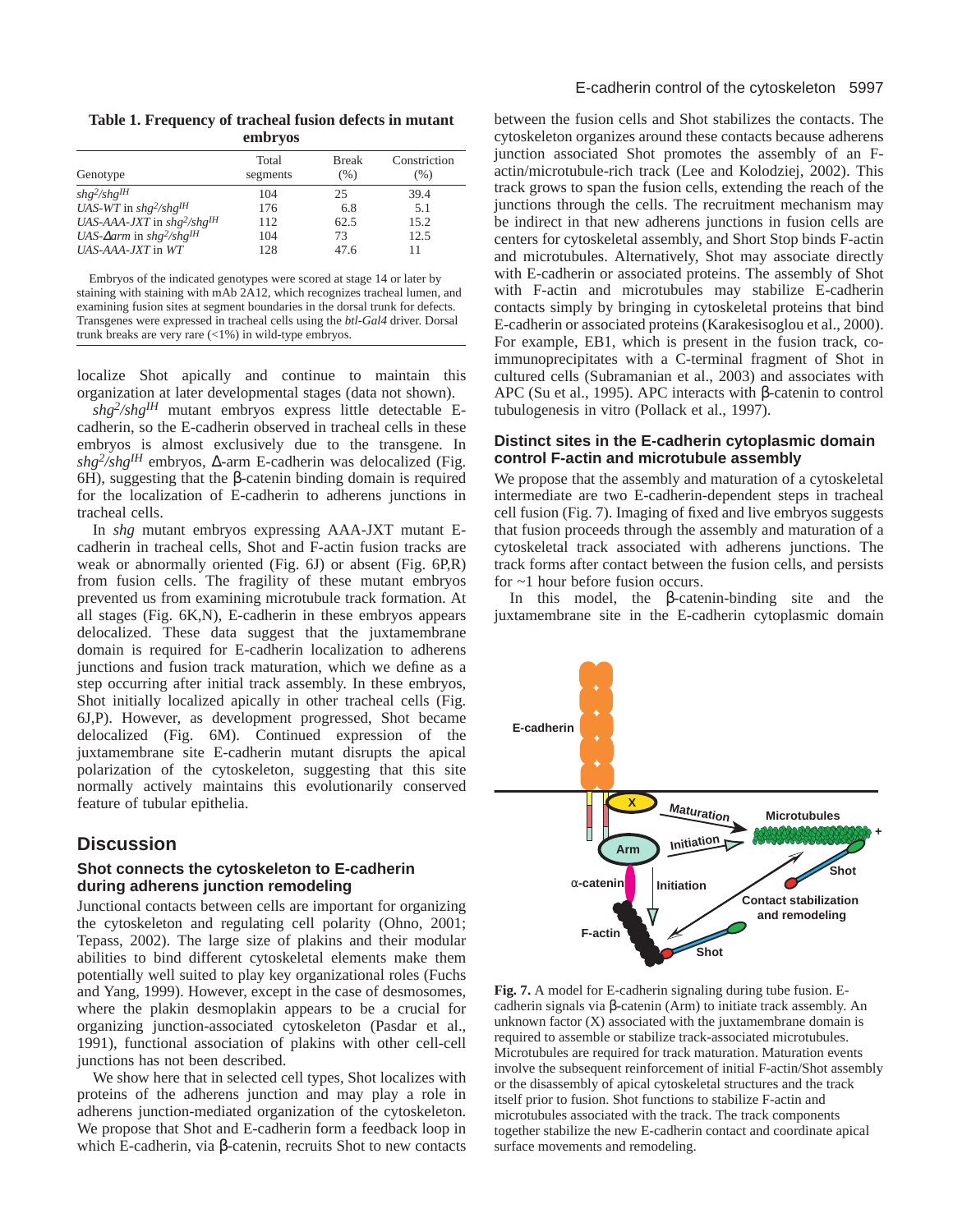#### 5998 Development 130 (23) Research article

operate sequentially and in the same E-cadherin molecule to promote fusion. In mutant embryos in which either β-catenin or its binding site is defective, fusion cells make contact but track assembly is not observed. These data suggest that E-cadherin may initiate track assembly via β-catenin. A mutation in the juxtamembrane site dominantly inhibits track maturation. Microtubules are generally absent from fusion tracks in these embryos, though some F-actin and Shot assembly occurs. In *E-cadherin/shotgun* (*shg*) mutant embryos, E-cadherin bearing this juxtamembrane mutation supports a low level of F-actin/Shot track formation, but the tracks do not mature. In addition, this juxtamembrane mutant E-cadherin causes progressive delocalization of the apical tracheal cytoskeleton in *shg* mutant embryos.

Both the β-catenin and juxtamembrane binding sites are required for E-cadherin localization to adherens junctions, although only the juxtamembrane mutation seems to interfere with endogeneous E-cadherin localization. Our results suggest that like mammalian E-cadherin, an evolutionarily conserved juxtamembrane site is required for some E-cadherin functions. Similar effects of mutations in the juxtamembrane site were observed in mammalian tissue culture cells (Yap et al., 1998). However, juxtamembrane site function in *Drosophila* Ecadherin probably does not require p120.

Dominant effects on localization appear sensitive to expression levels, whereas effects on fusion are less so, suggesting that defects in localization are not enough to explain the defects in track maturation. Possibly, effects on localization also reflect defects in organizing the cytoskeleton, as has been observed in studies in which dominant alleles of Rho family GTPases affect cadherin localization in culture (Braga et al., 1997; Jou and Nelson, 1998) and during tracheal development (Chihara et al., 2003).

We propose that the  $β$ -catenin-binding site and  $β$ -catenin are required for track assembly, and that the juxtamembrane site regulates other proteins involved in a later maturation step (Fig. 7). This later step likely requires microtubules. The microtubules or associated proteins may reinforce the initial Factin assembly in the track, as F-actin in fusion tracks appears to be abnormally or poorly assembled in embryos expressing AAA-JXT mutant E-cadherin in tracheal cells. The microtubules appear also required for remodeling the fusion cell apical surfaces and also for bringing them together to fuse. In embryos expressing AAA-JXT mutant E-cadherin in tracheal cells, fusion cell apical surfaces do not develop or seal gaps at appropriate times, and fusion tracks persist substantially longer, if they resolve at all.

The microtubule regulated steps during fusion therefore likely involve effects on F-actin dynamics. Microtubuleassociated factors that may regulate the F-actin cytoskeleton include Rac GTPase (Waterman-Storer et al., 1999) and exchange factors for Rho GTPase (Ren et al., 1998; van Horck et al., 2000). Rac1 affects E-cadherin dependent adhesion in tracheal cells (Chihara et al., 2003) and a mutation in the juxtamembrane site in mammalian E-cadherin analogous to the one described here affects Rac activation (Goodwin et al., 2003). RhoA activation inhibits fusion track assembly (Lee and Kolodziej, 2002). Downstream interactions between F-actin and microtubules, such as those mediated by Shot, may vary with cell type to produce distinct morphogenetic outcomes. Further studies of tracheal tube fusion, a genetic system in which adherens junction associated structures can be visualized in living embryos, promises to identify the regulatory molecules that allow E-cadherin to direct F-actin and microtubule assembly from the β-catenin binding and juxtamembrane domains.

The authors thank K. Miller, T. Uemura, M. Peifer and S. Myster, A. Pacquelet, P. Rorth, S. Rogers, R. Vale, G. Beitel, U. Tepass and E. Giniger for providing fly stocks and reagents. Hanwei Cao provided excellent technical assistance. D. Greenstein,V. Bennett and anonymous reviewers provided helpful comments on the manuscript. One reviewer prompted us to carry out the co-expression experiment. We also thank A. Reynolds for helpful discussions. This research was supported by NIH RO1 GM62101 to P.A.K.

# **References**

- **Aberle, H., Butz, S., Stappert, J., Weissig, H., Kemmler, R. and Hoschuetzky, H.** (1994). Assembly of the cadherin-catenin complex in vitro with recombinant proteins. *J. Cell Sci.* **107**, 3655-3663.
- **Anastasiadis, P. Z. and Reynolds, A. B.** (2001). Regulation of Rho GTPases by p120-catenin. *Curr. Opin. Cell Biol.* **13**, 604-610.
- Beitel, G. J. and Krasnow, M. A. (2000). Genetic control of epithelial tube size in the *Drosophila* tracheal system. *Development* **127**, 3271-3282.
- **Braga, V. M., Machesky, L. M., Hall, A. and Hotchin, N. A.** (1997). The small GTPases Rho and Rac are required for the establishment of cadherindependent cell-cell contacts. *J. Cell Biol.* **137**, 1421-1431.
- Brand, A. H. and Perrimon, N. (1993). Targeted gene expression as a means of altering cell fates and generating dominant phenotypes. *Development* **118**, 401-415.
- **Chausovsky, A., Bershadsky, A. D. and Borisy, G. G.** (2000). Cadherinmediated regulation of microtubule dynamics. *Nat. Cell Biol.* **2**, 797-804.
- **Chihara, T., Kato, K., Taniguchi, M., Ng, J. and Hayashi, S.** (2003). Rac promotes epithelial cell rearrangement during tracheal tubulogenesis in Drosophila. *Development* **130**, 1419-1428.
- Danjo, Y. and Gipson, I. K. (1998). Actin 'purse string' filaments are anchored by E-cadherin-mediated adherens junctions at the leading edge of the epithelial wound, providing coordinated cell movement. *J. Cell Sci.* **111**, 3323-3332.
- **Fuchs, E. and Yang, Y.** (1999). Crossroads on cytoskeletal highways. *Cell* **98**, 547-550.
- **Fukata, M., Watanabe, T., Noritake, J., Nakagawa, M., Yamaga, M., Kuroda, S., Matsuura, Y., Iwamatsu, A., Perez, F. and Kaibuchi, K.** (2002). Rac1 and Cdc42 capture microtubules through IQGAP1 and CLIP-170. *Cell* **109**, 873-885.
- **Goodwin, M., Kovacs, E. M., Thoreson, M. A., Reynolds, A. B. and Yap, A. S.** (2003). Minimal mutation of the cytoplasmic tail inhibits the ability of E-cadherin to activate rac but not PI3-kinase. Direct evidence of a role for cadherin-activated Rac signaling in adhesion and contact formation. *J. Biol. Chem.* **278**, 20533-20539.
- **Hogan, B. L. and Kolodziej, P. A.** (2002). Organogenesis: molecular mechanisms of tubulogenesis. *Nat. Genet.* **3**, 513-523.
- **Jou, T. S. and Nelson, W. J.** (1998). Effects of regulated expression of mutant RhoA and Rac1 small GTPases on the development of epithelial (MDCK) cell polarity. *J. Cell Biol.* **142**, 85-100.
- **Jou, T. S., Stewart, D. B., Stappert, J., Nelson, W. J. and Marrs, J. A.** (1995). Genetic and biochemical dissection of protein linkages in the cadherin-catenin complex. *Proc. Natl. Acad. Sci. USA* **92**, 5067-5071.
- **Karakesisoglou, I., Yang, Y. and Fuchs, E.** (2000). An epidermal plakin that integrates actin and microtubule networks at cellular junctions. *J. Cell Biol.* **149**, 195-208.
- **Kim, M. D., Kolodziej, P. and Chiba, A.** (2002). Growth cone pathfinding and filopodial dynamics are mediated separately by Cdc42 activation. *J. Neurosci.* **22**, 1794-1806.
- **Komarova, Y. A., Akhmanova, A. S., Kojima, S., Galjart, N. and Borisy, G. G.** (2002). Cytoplasmic linker proteins promote microtubule rescue in vivo. *J. Cell Biol.* **159**, 589-599.
- Korinek, W. S., Copeland, M. J., Chaudhuri, A. and Chant, J. (2000). Molecular linkage underlying microtubule orientation toward cortical sites in yeast. *Science* **287**, 2257-2259.
- **Kovacs, E. M., Ali, R. G., McCormack, A. J. and Yap, A. S.** (2002a). Ecadherin homophilic ligation directly signals through Rac and